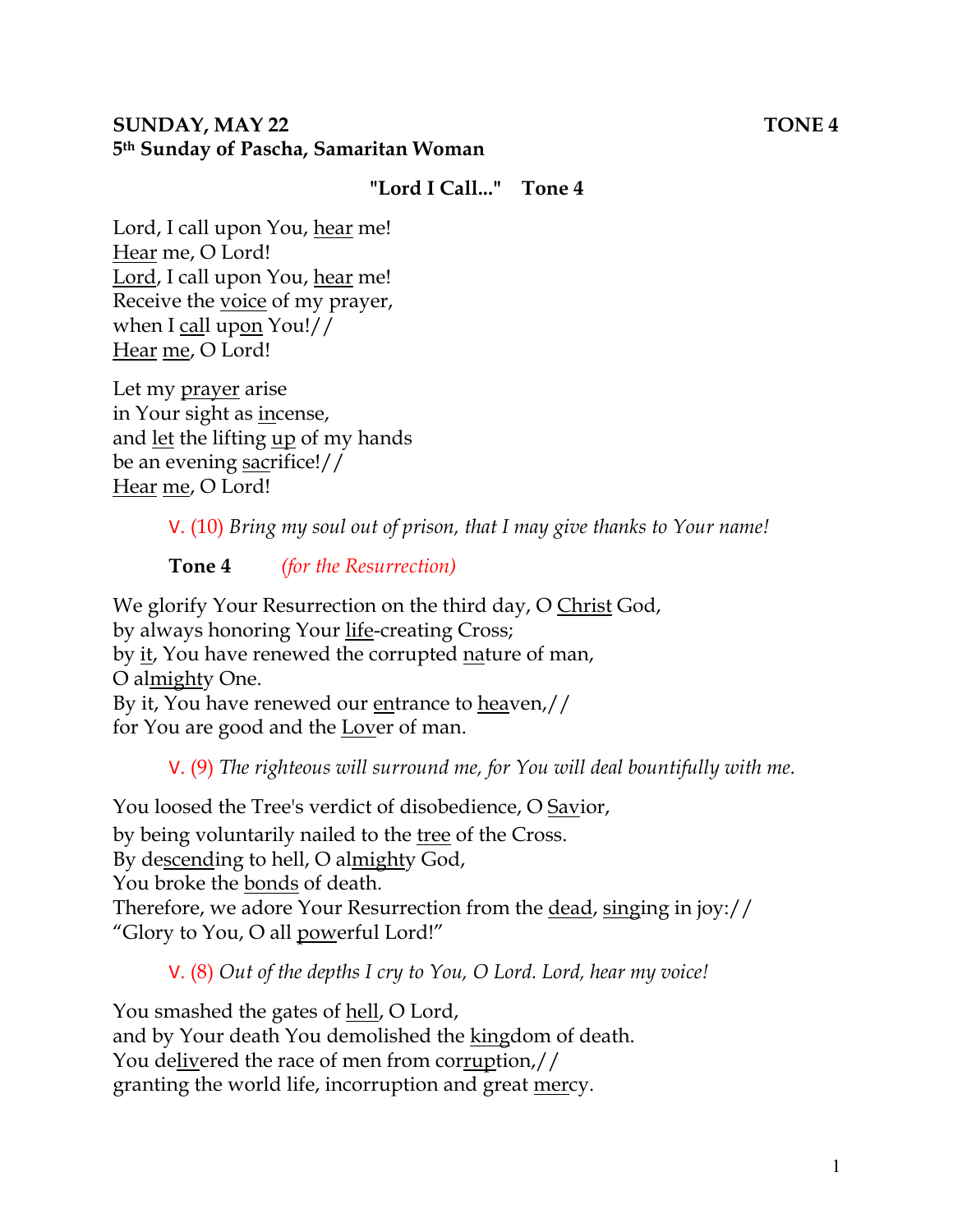V. (7) *Let Your ears be attentive to the voice of my supplications!*

*(Resurrection stichera by Anatolius)*

Come, O people, let us sing of the Savior's Resurrection on the third day! By it, we have been freed from the unbreakable bonds of hell. By it, we have received life and incorruption. Save us by Your Resurrection!// O Life-creating and almighty Savior, glory to You!

V. (6) *If You, O Lord, should mark iniquities, Lord, who could stand? But there is forgiveness with You.* 

**Tone 4** *(from the Pentecostarion, for Midfeast) (You ascended the Cross)*

The middle of the days has come, beginning with the Savior's Resurrection, and sealed by the holy Pentecost. The first and the last glisten with splendor. We rejoice in the <u>un</u>ion of both feasts, as we draw near to the Lord's Ascension:// the sign of our coming glorification.

> V. (5) *For Your Name's sake I wait for You, O Lord. My soul has waited for Your word; my soul has hoped on the Lord.*

Be glad, O Zion! Hear the announcement of Christ's Resurrection! Let her faithful sons rejoice! The filth of the daughter of Zion is washed away. Jerusalem, stained with the blood of God's murder, is cleansed by the Spirit.// With songs of joy she celebrates the middle of the feast.

V. (4) *From the morning watch until night, from the morning watch, let Israel hope on the Lord!* 

As it is written, the abundant outpouring of divine gifts is drawing near. The chosen day of the Spirit is halfway come. The true promise of Christ to the Disciples after His death, burial, and Resurrection,// heralds the coming of the Comforter.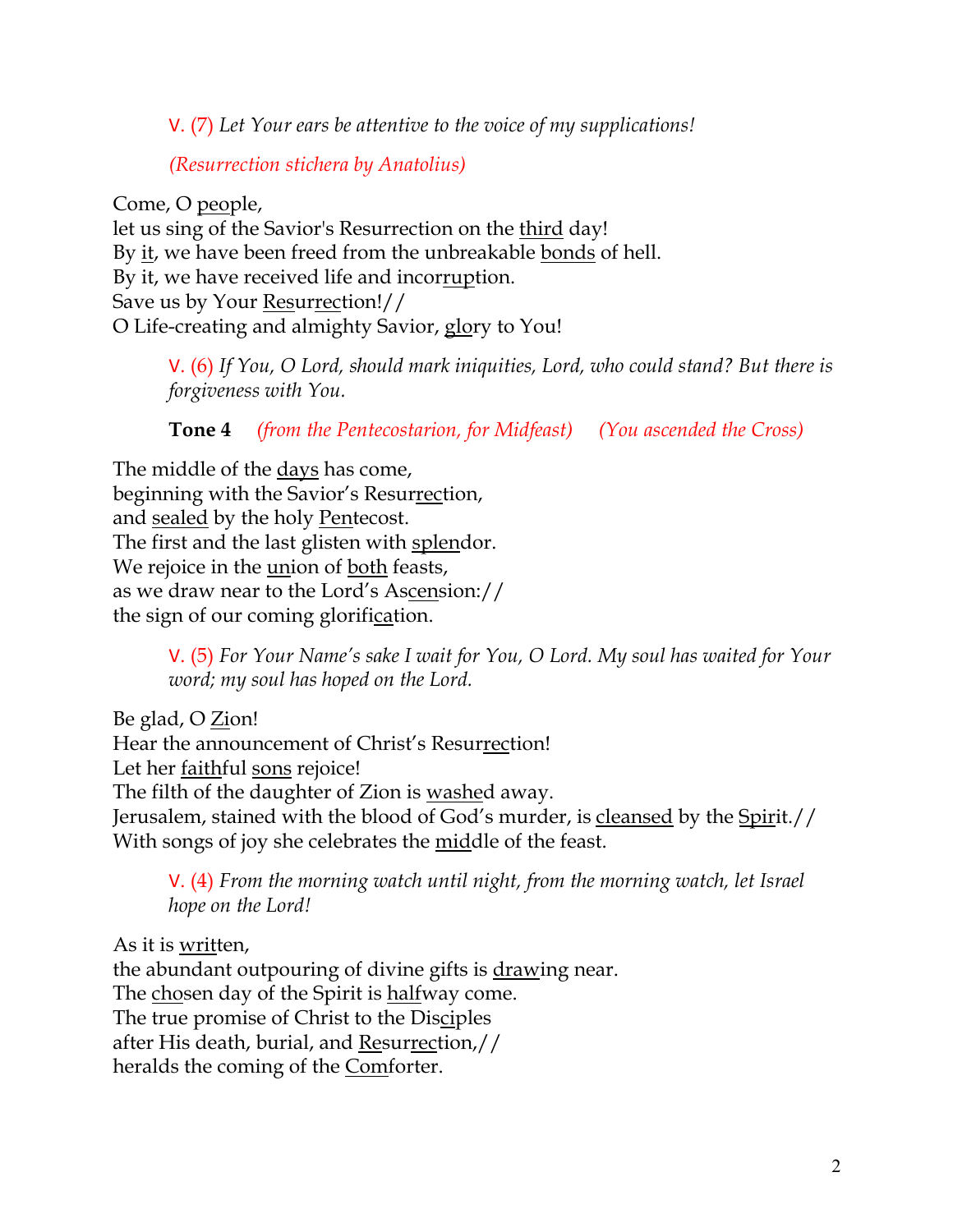V. (3) *For with the Lord there is mercy and with Him is plenteous redemption, and He will deliver Israel from all his iniquities.*

# **Tone 1** *Idiomela (from the Pentecostarion, for the Samaritan Woman)*

The Fountain of miracles came to the well at noon to ensnare the daughter of Eve. Once, Eve had been driven out of Paradise by the serpent's guile; now a woman of Samaria came to draw water. The Savior saw her and said to her: "Give Me water to drink, and I will fill you with the waters of eternal life!" She ran to the town and proclaimed to the crowd: "Come and see Christ the Lord!// He is the Savior of our souls!"

V. (2) *Praise the Lord, all nations! Praise Him, all peoples!*

**Tone 2** *(by Romanos)*

The Lord of compassion came to the well and conversed with a woman of Samaria. She said: "Give me Your water that I may never thirst again! I will drink from the fountain of joy and redemption."// O Life-giving Lord, glory to You!

V. (1) *For His mercy is confirmed on us, and the truth of the Lord endures forever.* 

The Word of the Father, the co-eternal Son without beginning, came and sat by the well, though He is the Fountain of healing. A Samaritan woman came to draw water; when the Savior saw her, He said to her: "Give Me water to drink! Go, call your husband!" She thought she was speaking not to God, but to a man. Trying to evade Him, she said: "I have no husband." But the Teacher replied: "You speak the truth, for you have had five husbands, and the one living with you now is not your husband." She was amazed by His words and ran back to the town.// She said to the crowd: "Come and see Christ, Who grants the world great mercy!"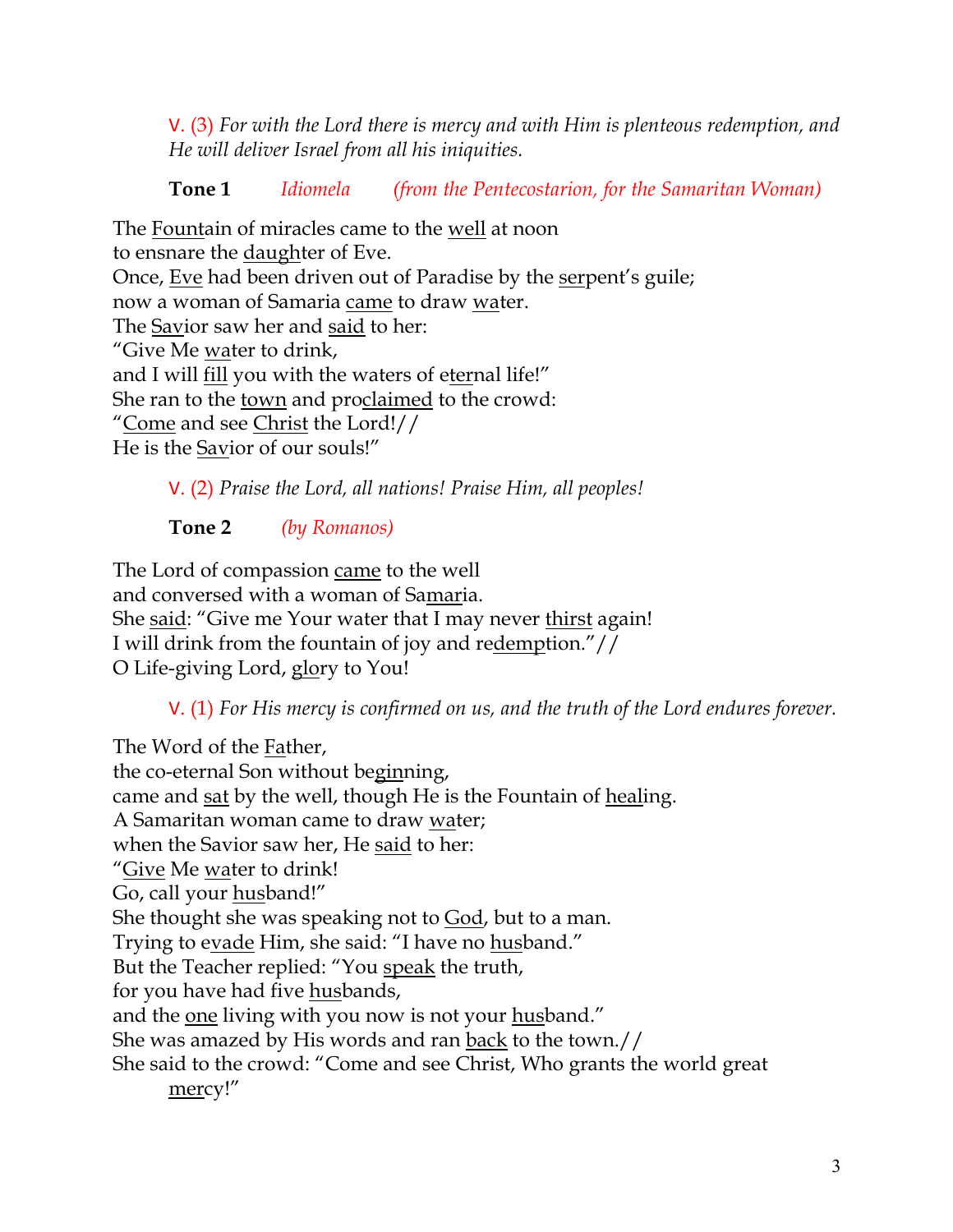*Glory to the Father, and to the Son, and to the Holy Spirit;*

**Tone 6** *(from the Pentecostarion, for the Samaritan Woman)*

Jesus met the Samaritan woman by Jacob's well. He wraps the earth in clouds, yet He asks for water from her. Oh, the wonder! He Who rides on the cherubim speaks with an adulterous woman. He Who suspended the earth on the waters asks for a drink. He Who causes the lakes and springs to overflow is weary with thirst. Truly He desires to set the woman free from the **Enemy's snares**, drowning her sins in the waters of life,// for He alone is the compassionate Lover of man.

*now and ever, and unto ages of ages. Amen.* 

## **Tone 4** *(Theotokion – Dogmatikon)*

The Prophet David was a father of the Lord through you, O Virgin. He foretold in songs the One Who worked wonder in you: "At Your right hand stood the Queen," Your Mother, the mediatrix of life, since God was freely born of her without a father. He wanted to renew His fallen image, made corrupt in passion, so He took the lost sheep upon His shoulder and brought it to His Father, joining it to the heavenly pow'rs.// Christ, Who has great and rich mercy, has saved the world, O Theotokos.

## **Aposticha**

#### **Tone 4** *(for the Resurrection)*

By ascending the Cross, O Lord, You have annulled our ancestral curse. By descending to hell, You have freed the eternal prisoners, granting incorruption to the human race.// Therefore in songs we glorify Your life-creating and saving Resurrection.

(*Then the Paschal Stichera with their verses from Psalm 67*)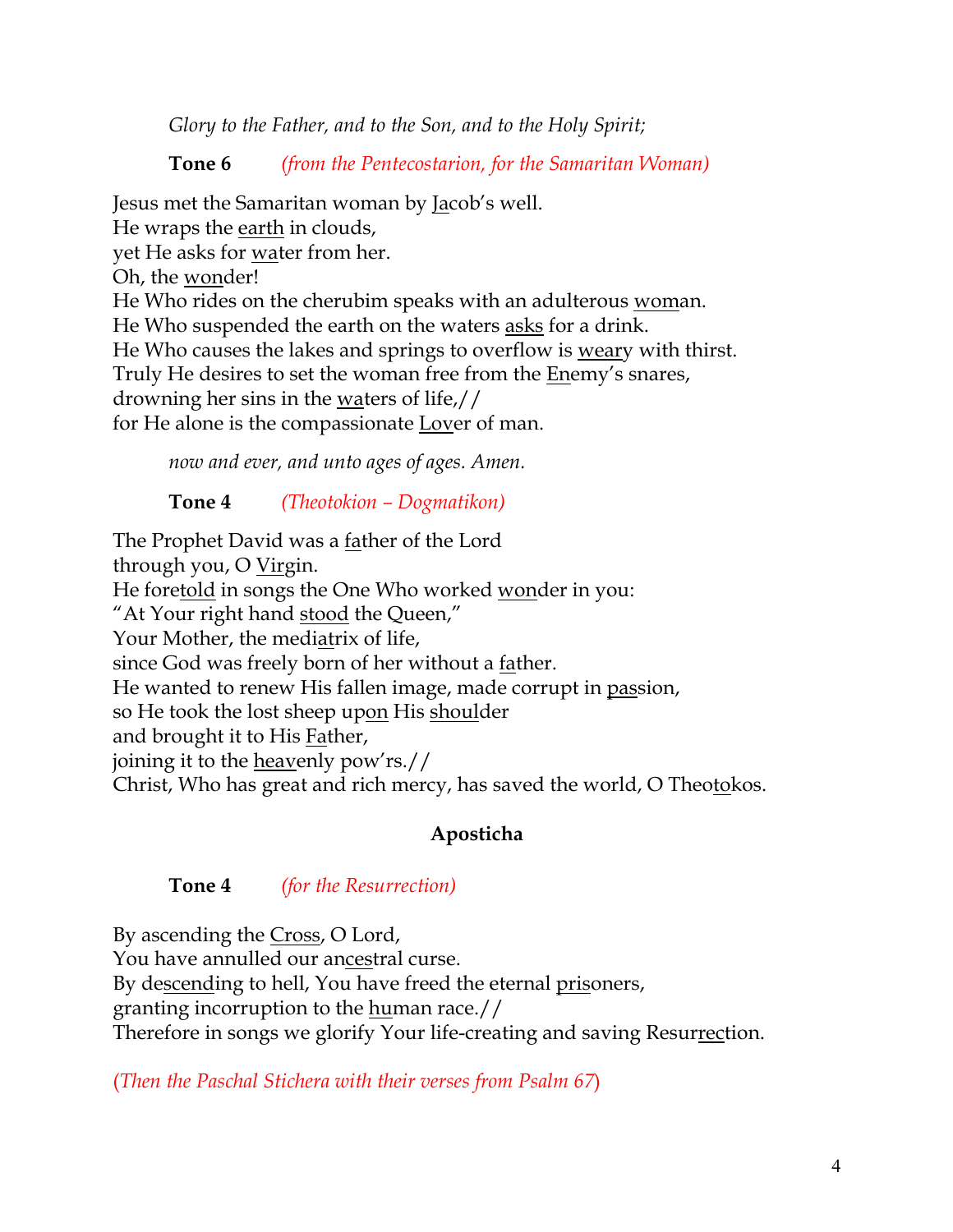*Glory to the Father, and to the Son, and to the Holy Spirit;*

**Tone 8** *(from the Pentecostarion, for the Samaritan Woman)*

In Your inexpressible dispensation, You appeared on earth, O Christ our God. When the woman of Samaria heard Your words, O Lover of man, she left her jar at the well and ran to the town. She said: "Come and see Him Who knew every secret hidden in my heart! Could He be the long-awaited Messiah,// Who will grant us great mercy?"

*now and ever, and unto ages of ages. Amen.*

(*Then the remainder of the Paschal Stichera, Christ is Risen, 1x*)

*(at Great Vespers)*

#### **Tone 4 Troparion** *(Resurrection)*

When the women disciples of the Lord learned from the angel the joyous message of Your Resurrection, they cast away the ancestral curse and elatedly told the apostles: "Death is overthrown! Christ God is risen,// granting the world great mercy!"

*Glory to the Father, and to the Son, and to the Holy Spirit, now and ever, and unto ages of ages. Amen.*

## **Tone 8 Troparion** *(Midfeast)*

In the middle of the feast, O Savior, fill my thirsting soul with the waters of piety, as You cried to all: "If anyone thirst, let him come to Me and drink!"// O Christ God, Fountain of our life, glory to You!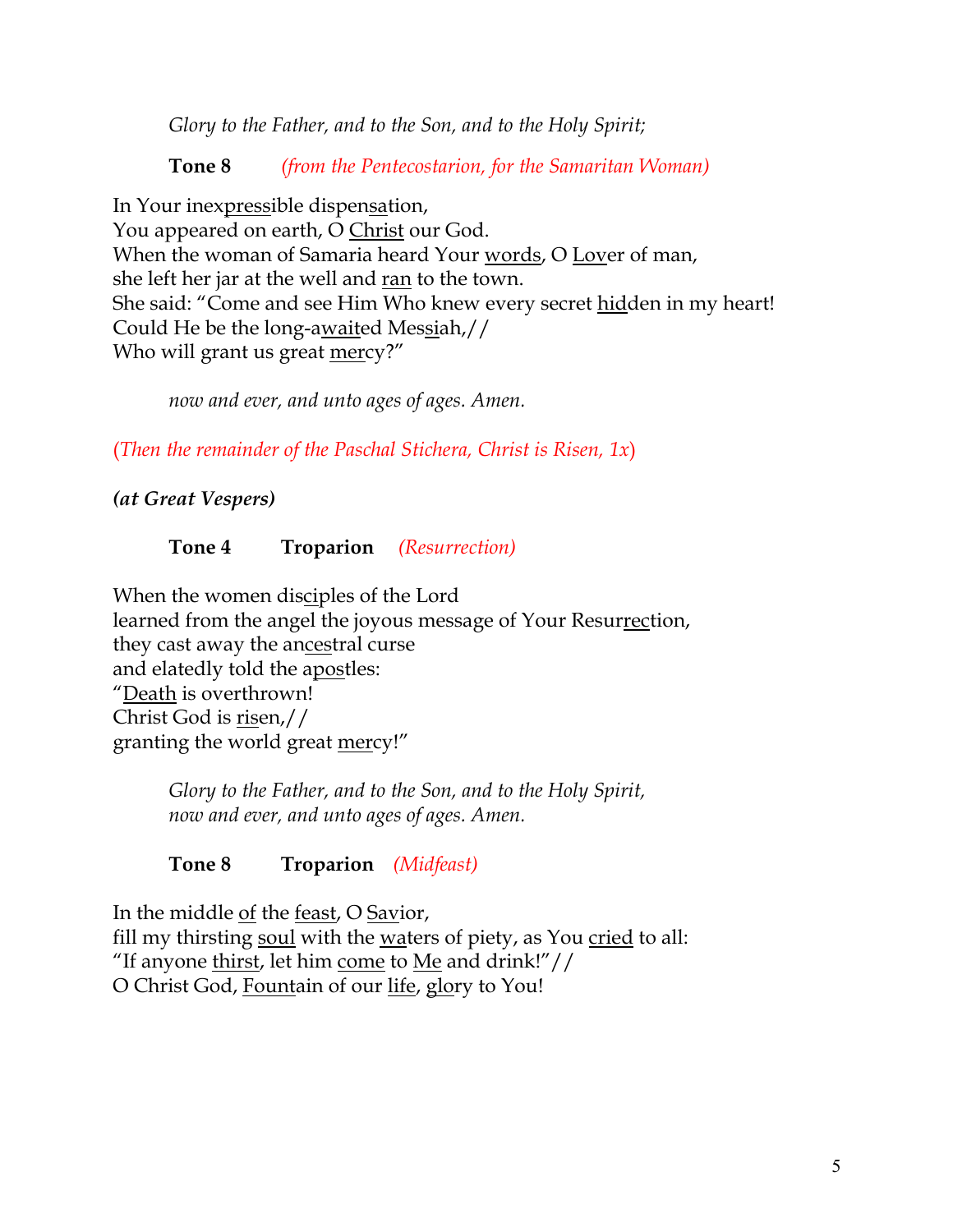*(at the Divine Liturgy)*

## **Tone 4 Troparion** *(Resurrection)*

When the women disciples of the Lord learned from the angel the joyous message of Your Resurrection, they cast away the ancestral curse and elatedly told the apostles: "Death is overthrown! Christ God is risen,// granting the world great mercy!"

## **Tone 8 Troparion** *(Midfeast)*

In the middle of the feast, O Savior, fill my thirsting soul with the waters of piety, as You cried to all: "If anyone thirst, let him come to Me and drink!" $\frac{1}{\sqrt{2}}$ O Christ God, Fountain of our life, glory to You!

## **Tone 8 Kontakion** *(Pentecostarion)*

The Samaritan Woman came to the well in faith; she saw You, the Water of wisdom and drank abundantly.// She inherited the Kingdom on high, and is ever glorified!

**Tone 4 Kontakion** *(Midfeast)*

Christ God, the Creator and Master of all, cried to all in the midst of the feast of the Law: "Come and draw the water of immortality!" We fall before You and faithfully cry:// "Grant us Your mercies, for You are the Fountain of our life!"

**Tone 3 Prokeimenon** *(Pentecostarion)*

Sing praises to our God, sing praises! / Sing praises to our King, sing praises! *(Ps. 46:6)*

V. *Clap your hands, all peoples! Shout to God with loud songs of joy! (Ps. 46:1)*

**Epistle** (26) Acts 11:19-26, 29-30